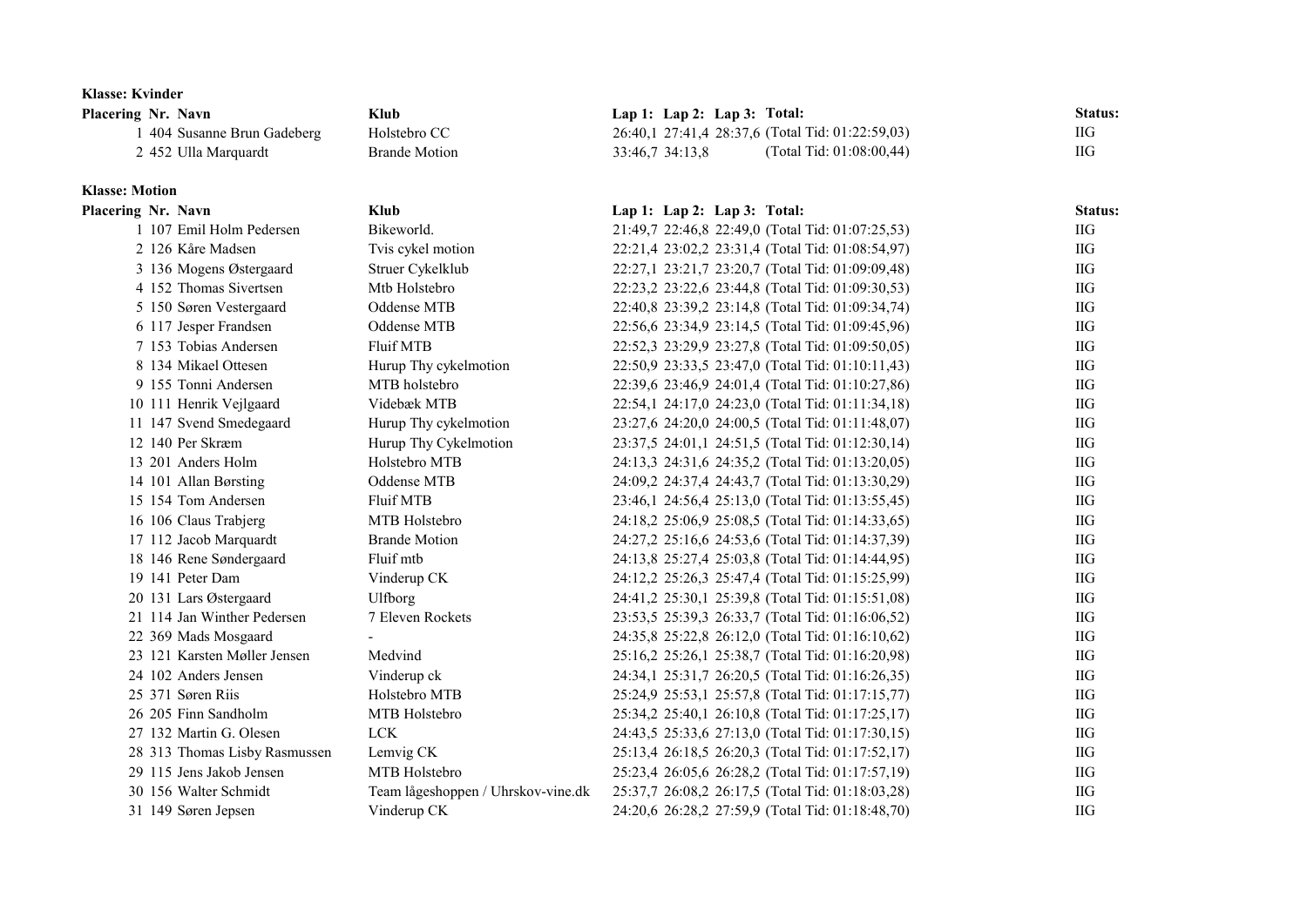| 32 138 Niels Peter Hyldahl          | Vinderup CK                  | 25:44,5 26:13,8 27:08,2 (Total Tid: 01:19:06,49) |                          | ΠG         |
|-------------------------------------|------------------------------|--------------------------------------------------|--------------------------|------------|
| 33 220 Mads Andersen                | MTB Holstebro                | 25:26,1 26:41,4 27:50,1 (Total Tid: 01:19:57,62) |                          | ΠG         |
| 34 119 Kaj Trans                    | Morsø <sub>CK</sub>          | 26:31,2 27:34,7 27:10,9 (Total Tid: 01:21:16,83) |                          | $IIG$      |
| 35 222 Mikael Pedersen              | Medvind                      | 26:23,7 27:12,5 28:24,1 (Total Tid: 01:22:00,21) |                          | ΠG         |
| 36 108 Finn Lyng                    | <b>Brande MTB</b>            | 24:25,3 28:16,3 30:03,5 (Total Tid: 01:22:45,10) |                          | ΠG         |
| 37 226 Peder Boutrup                | MTB Holstebro                | 27:37,5 27:26,0 27:42,6 (Total Tid: 01:22:46,06) |                          | IIG        |
| 38 354 Jesper Johannesen            | <b>DSK</b>                   | 26:54,9 28:13,6 27:45,4 (Total Tid: 01:22:53,92) |                          | $IIG$      |
| 39 103 Benny Saugstrup              |                              | 26:20,8 27:41,9 28:53,2 (Total Tid: 01:22:55,89) |                          | ΙIG        |
| 40 212 Jan Vejlø                    | Oddense MTB                  | 26:21,4 28:18,5 28:49,0 (Total Tid: 01:23:28,89) |                          | ΠG         |
| 41 104 Brian Gaulshøj               |                              | 26:26,9 28:32,3 28:38,8 (Total Tid: 01:23:38,08) |                          | ΠG         |
| 42 305 Jørn Schultz                 | <b>Ulfborg Cykelmotion</b>   | 27:35,8 28:15,4 28:35,1 (Total Tid: 01:24:26,30) |                          | ΠG         |
| 43 223 Morten Lillelund Bertelsen   | Hurup thy cykelmotion        | 27:21,9 27:46,0 29:26,9 (Total Tid: 01:24:34,89) |                          | ΠG         |
| 44 218 Klaus Pedersen               |                              | 27:18,1 28:28,0 29:34,1 (Total Tid: 01:25:20,16) |                          | ΠG         |
| 45 352 Jeppe Larsen                 | <b>DSK</b>                   | 26:52,3 28:49,7 30:18,1 (Total Tid: 01:26:00,10) |                          | $IIG$      |
| 46 366 Morten Lynge Wesseltoft      | <b>Brande MTB</b>            | 27:45,6 28:33,4 30:41,8 (Total Tid: 01:27:00,86) |                          | ΠG         |
| 47 206 Frederik Lauterbach Andersen |                              | 28:01,5 29:23,0 29:47,1 (Total Tid: 01:27:11,59) |                          | ΠG         |
| 48 230 Søren Gudiksen Møller        | vindrup mtb                  | 27:47,9 30:19,2 31:32,0 (Total Tid: 01:29:39,12) |                          | ΠG         |
| 49 362 Eirikur Yngvason             |                              | 29:00,6 29:32,7 31:26,6 (Total Tid: 01:29:59,98) |                          | $IIG$      |
| 50 301 Claus Spaabæk                | Spjald                       | 29:04,3 30:49,8 31:57,9 (Total Tid: 01:31:52,00) |                          | $H$        |
| 51 124 Klaus Grønbæk                | LCK                          | 23:19,3 24:35,5                                  | (Total Tid: 00:47:54,83) | <b>DNF</b> |
| 52 216 Kenneth Eriksen              |                              | 27:29,9 27:46,0                                  | (Total Tid: 00:55:15,81) | <b>DNF</b> |
| 53 214 Jess Harpøth Libergreen      | Vinderup cykelklub           | 27:34,6 29:31,4                                  | (Total Tid: 00:57:05,99) | <b>DNF</b> |
| 54 128 Lars Breiner                 | Vinderup CK                  | 26:34,7 30:39,7                                  | (Total Tid: 00:57:14,44) | <b>DNF</b> |
| 55 377 Per J. Monke                 | MTB Silkeborg                | 29:58,3 30:25,4                                  | (Total Tid: 01:00:23,70) | ΠG         |
| 56 311 Per Jepsen                   | Lemvig cykelklub             | 29:07,0 31:40,2                                  | (Total Tid: 01:00:47,14) | IIG        |
| 57 217 Kim Tatt Jakobsen            |                              | 30:12,2 31:34,7                                  | (Total Tid: 01:01:46,84) | ΠG         |
| 58 310 Martin Olesen                |                              | 30:02,1 31:58,9                                  | (Total Tid: 01:02:00,91) | ΠG         |
| 59 304 Jan Sørensen                 | Spjald                       | 29:39,4 32:27,7                                  | (Total Tid: 01:02:07,17) | ПG         |
| 60 376 Martin Uhre Skousen          | Lomborg Gym/Efterskole       | 30:52,1 31:20,1                                  | (Total Tid: 01:02:12,18) | IIG        |
| 61 306 Karsten Rasmussen            | Spjald                       | 29:21,7 34:21,9                                  | (Total Tid: 01:03:43,64) | ΠG         |
| 62 203 Esben Rocatis Nielsen        | <b>VCK</b>                   | 31:22,8 34:59,2                                  | (Total Tid: 01:06:22,00) | ΠG         |
| 63 307 Lars Guldhammer Ibsen        | MTB Holstebro                | 42:37,2 44:37,7                                  | (Total Tid: 01:27:14,94) | ΠG         |
| 64 110 Hans Jakobsen                | mtb Holstebro                | 25:31,1                                          | (Total Tid: 00:25:31,11) | <b>DNF</b> |
| 65 308 Lars Krogh Jensen            |                              | 28:31,9                                          | (Total Tid: 00:28:31,88) | <b>DNF</b> |
| 66 225 Nicolai Tatt Jakobsen        | Lemvig CK                    | 28:43,4                                          | (Total Tid: 00:28:43,42) | <b>DNF</b> |
| 67 312 Thomas Fredriksen            | Team speede                  | 34:07,5                                          | (Total Tid: 00:34:07,47) | <b>DNF</b> |
| 68 378 Jens Chr. Iversen            | ${ \mathop{ \textrm{LCK}} }$ | 34:50,9                                          | (Total Tid: 00:34:50,86) | <b>DNF</b> |
| 69 309 Leif B Nielsen               |                              | 46:53,7                                          | (Total Tid: 00:46:53,75) | <b>DNF</b> |